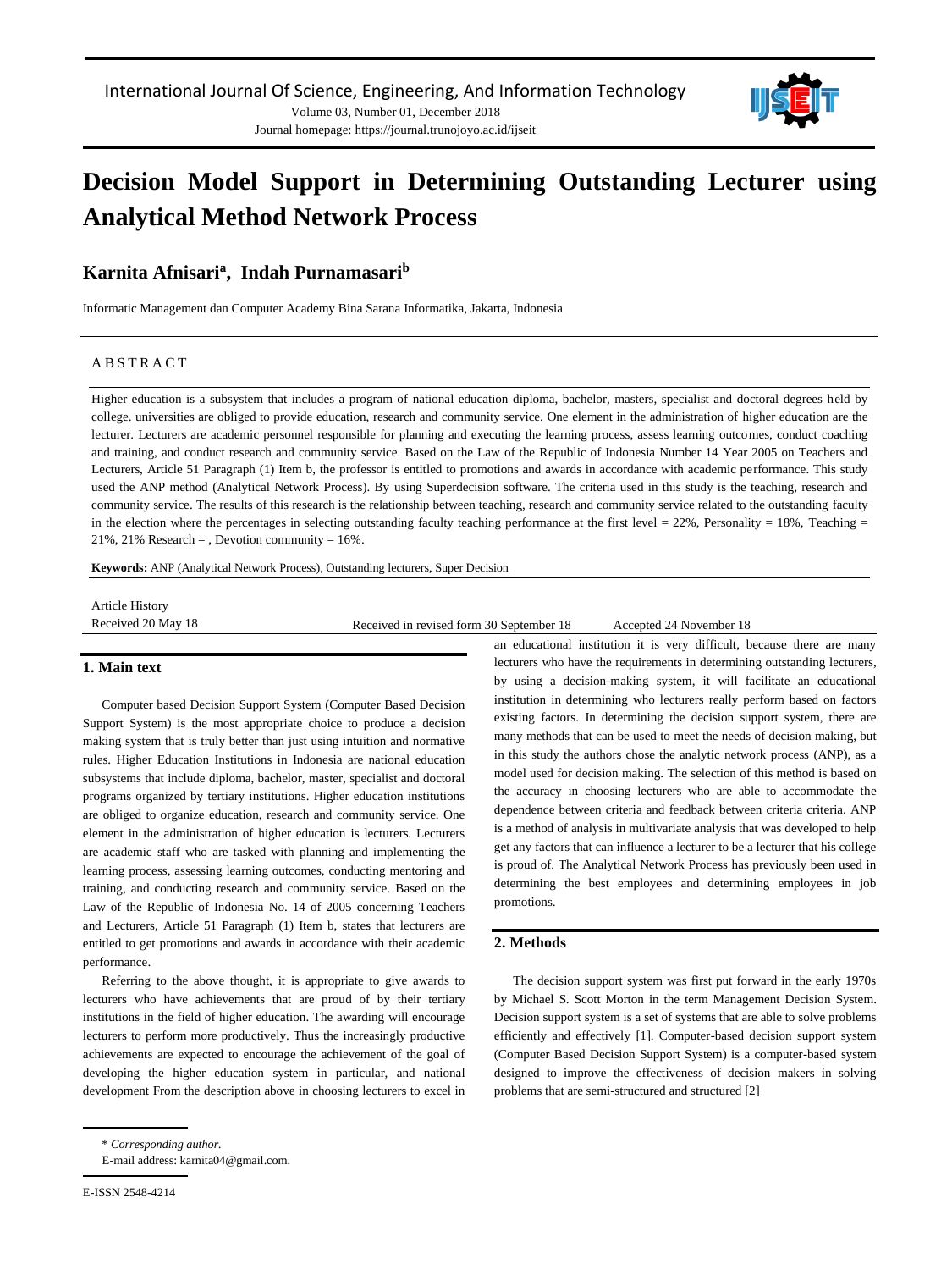

**Figure 1.** Characteristic and Ideal abilities from a DSS

The Analytic Network Process (ANP) is a generalization of the Analytic Hierarchy Process (AHP). The basic structure is the network of clusters and nodes that are contained in clusters [3]. Analytical Network Process (ANP) is the most comprehensive framework in analyzing decision making. The strength of the ANP method is that it can improve AHP weakness in the form of the ability to accommodate the interrelationships between criteria or alternatives [4]. Analytical Network Process (ANP) is a general theory used to derive composite priority ratios from individual ratio scales that reflect the relative measurement of the influence of interacting elements with regard to control criteria.

#### *2.1. Flow using ANP*

In general the steps that must be taken in using ANP are:

- Define the problem and determine the desired solution criteria.
- Determine the weighting of components from a managerial point of view.
- Make a pairwise comparison matrix that illustrates the contribution or influence of each element on each criterion. Comparisons are made based on the judgment of the decision maker by assessing the level of importance of an element.
- After gathering all pairwise comparison data and entering the inverse values and the value of one along the main diagonal, the priority of each criterion is sought and consistency tested.
- Determine the eigenvector of the matrix created in the third step.
- Repeat steps 3, 4, and 5 for all criteria.
- Create an unweighted super matrix by inserting all the eigen vectors calculated in step 5 into a super matrix.
- Creating a weighted super matrix by multiplying each content of unweighted supermatrix to the criteria comparison matrix (cluster matrix).
- Make a supermatrix limiting by raising the super matrix continuously until the numbers in each column in the same row are equal, then normalize the limiting supermatrix.
- Take the value of the alternative being compared then normalized to find out the final results of the calculation.

• Checking for consistency, the consistency ratio must be 10 percent or less. If the value is more than 10%, then the assessment of decision data must be improved



Figure 2. Comparation Liniear Hierarki and FeedbackNetwork

This type of research belongs to the type of descriptive research that is a study that describes the actual situation in order to obtain facts that will be processed into data, and will continue to be made conclusions, which are built with the Analytical Network Process (ANP) approach. After that it is tested using one of the Super Decisions software version 2.0.8

Method The selection of respondents in ANP is based on a purposive sampling technique with the consideration that the respondent is an actor either an individual or an institution that is considered to understand the problems that occur and is part of the decision makers for this assessment. In this case the respondents chosen are the decision makers who are used to assessing lecturers and understand the existing criteria, in this campus the assessment team is the Assistant Chairperson (PUKET), Chair of the Department of Information Engineering (Head of IT Study Program) and Head of Divsi Human Resources (Kadiv SDM), Head of the Quality Control Central Division, Head of community service institutions, Head of research division

In the preparation of this study using questionnaires to obtain data information that will be used for calculations. By using the existing criteria in the company a questionnaire was made to determine priorities in determining lecturers who are entitled to achievement with ANP provisions. The provisions are the predetermined criteria consisting of the main criteria and factors in the criteria, alternatives are also added as a comparison sample. In this process included performance, personality, teaching, research, and devotion [5].

| No | Kriteria    | Faktor dalam Kriteria |  |
|----|-------------|-----------------------|--|
| 1  | Kinerja     | Motivasi              |  |
|    |             | Kedisiplinan          |  |
|    |             | Prestasi              |  |
|    |             | Kemampuan Adaptasi    |  |
| 2  | Kepribadian | Jujur                 |  |
|    |             | Etika                 |  |
| 3  | Pengajaran  | Mengajar              |  |
|    |             | Pembuatan Bahan Ajar  |  |
|    |             | Membimbing            |  |
|    |             | Membina               |  |
| 4  | Penelitan   | Karya Ilmiyah         |  |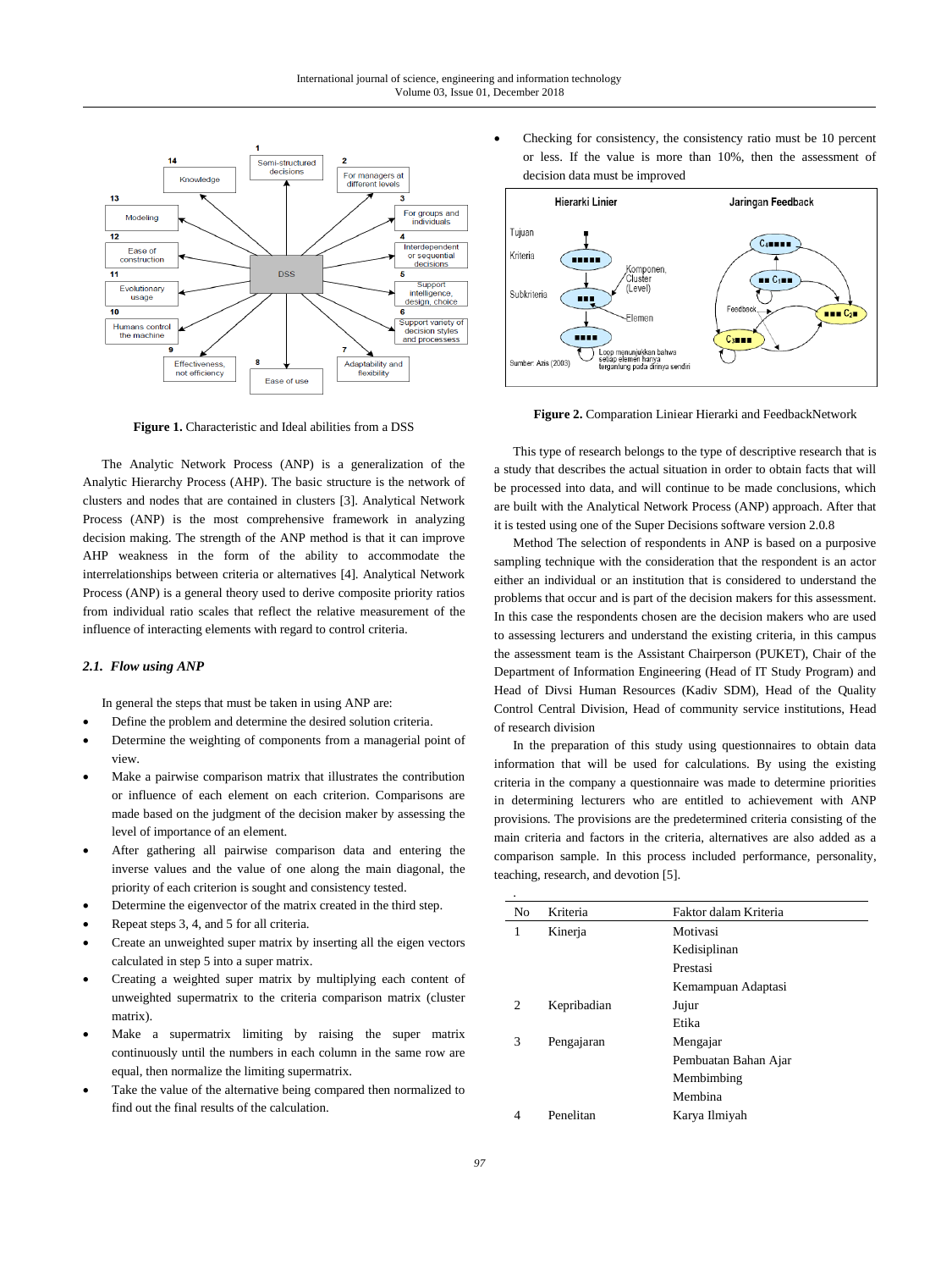



**Figure 3.** Model ANP on determine outstanding lecturer

Please do not alter the formatting and style layouts which have been set up in this template document. As indicated in the template, papers should be prepared in double column format suitable for direct printing onto paper with trim size 210 x 280 mm. Do not number pages on the front, as page numbers will be added separately for the preprints and the Proceedings. Leave a line clear between paragraphs. All the required style templates are provided in the file "MS Word Template" with the appropriate name supplied, e.g. choose 1. Els1st-order-head for your first order heading text, els-abstract-text for the abstract text etc.

## **3. Result**

Based on the results of the research the factors that influence the lecturer achievement in improving the quality of learning within the UNISMA Bekasi Campus. Respondents were given questionnaires as many as six: Assistant Chairperson (PUKET), Chair of the Department of Information Engineering (Head of IT Department), Head of Divsi Human Resources (Head of Human Resources Division) ), Head of the Central Quality Control Division, Head of the community service agency, Head of the research division, each questionnaire consisted of four lecturers, the questionnaire was distributed directly to the respondent by filling out the questionnaire. Based on the results of the comparison between alternatives in the existing criteria, a decision support model in determining the outstanding lecturers is shown in the figure below

#### **Figure 4.** research results processed by superdision

Based on the research results processed by superdision software from all clusters, the following priorities are obtained:

| Super Decisions Main Window: Db.mod: formulaic: Priorities<br>____ |                 |                                |          |  |  |  |  |  |  |
|--------------------------------------------------------------------|-----------------|--------------------------------|----------|--|--|--|--|--|--|
| Here are the priorities.                                           |                 |                                |          |  |  |  |  |  |  |
| Icon                                                               | Name            | Normalized by Cluster Limiting |          |  |  |  |  |  |  |
| No Icon                                                            | Dosen A         | 0.25934                        | 0.120850 |  |  |  |  |  |  |
| No Icon                                                            | Dosen B         | 0.24973                        | 0.116374 |  |  |  |  |  |  |
| No Icon                                                            | Dosen C         | 0.24279                        | 0.113140 |  |  |  |  |  |  |
| No Icon                                                            | Dosen D         | 0.24814                        | 0.115630 |  |  |  |  |  |  |
| No Icon                                                            | Etika           | 0.50000                        | 0.043935 |  |  |  |  |  |  |
| No Icon                                                            | Jujur           | 0.50000                        | 0.043935 |  |  |  |  |  |  |
| No Icon                                                            | Adaptasi        | 0.18828                        | 0.022572 |  |  |  |  |  |  |
| No Icon                                                            | Kedisplinan     | 0.30988                        | 0.037151 |  |  |  |  |  |  |
| No Icon                                                            | Motivasi        | 0.23769                        | 0.028496 |  |  |  |  |  |  |
| No Icon                                                            | Prestasi        | 0.26415                        | 0.031668 |  |  |  |  |  |  |
| No Icon                                                            | Karya Ilmiyah   | 0.19059                        | 0.019990 |  |  |  |  |  |  |
| No Icon                                                            | Karya Teknologi | 0.19177                        | 0.020114 |  |  |  |  |  |  |
| No Icon                                                            | Menyadur        | 0.15592                        | 0.016354 |  |  |  |  |  |  |
| No Icon                                                            | Murni IT        | 0.18572                        | 0.019479 |  |  |  |  |  |  |
| No Icon                                                            | Pengembangan    | 0.13607                        | 0.014272 |  |  |  |  |  |  |
| No Icon                                                            | Terapan         | 0.13992                        | 0.014676 |  |  |  |  |  |  |
| No Icon                                                            | Kaji Tindak     | 0.26678                        | 0.027804 |  |  |  |  |  |  |
| No Icon                                                            | Pelatihan       | 0.43337                        | 0.045166 |  |  |  |  |  |  |
| No Icon                                                            | Pelayanan       | 0.29985                        | 0.031251 |  |  |  |  |  |  |
| No Icon                                                            | Membimbing      | 0.23180                        | 0.027154 |  |  |  |  |  |  |
| No Icon                                                            | Membina         | 0.21062                        | 0.024673 |  |  |  |  |  |  |
| Okay Copy Values                                                   |                 |                                |          |  |  |  |  |  |  |

# **Figure 5.** Result prioritiy outsntanding lecturer

Based on the above priorities, for the performance criteria the most important priority is discipline that plays a role in determining outstanding lecturers, for personality criteria is honest, for teaching criteria is teaching, for research criteria it turns out that the most priority is the making of scientific works, while for community service criterion the most priority is training for the community around the campus because with the training for the campus community can prosper education around the campus environment. Comparison between each criteria is obtained as follows:

| $\mathbf{x}$<br>ain.<br>Cluster comparisons for "Alternative" |         |            |                        |                 |  |  |  |  |  |
|---------------------------------------------------------------|---------|------------|------------------------|-----------------|--|--|--|--|--|
| <b>File</b><br>Computations Misc Help                         |         |            |                        |                 |  |  |  |  |  |
| Graphic Verbal Matrix Questionnaire                           |         |            |                        |                 |  |  |  |  |  |
| Kinerja is 1.4493 times more important as Kepribadian         |         |            |                        |                 |  |  |  |  |  |
|                                                               |         |            |                        |                 |  |  |  |  |  |
| Inconsistency                                                 | Kinerja | Penelitian | <sup>2</sup> engabdian | Pengajaran      |  |  |  |  |  |
| Kepribadian                                                   | 1.4493  | 1.0718     | $= 1.25$               | $\Gamma$ 1.0493 |  |  |  |  |  |
| Kinerja                                                       |         | 1.06       | $-1.26$                | $\Gamma$ 1.0101 |  |  |  |  |  |
| Penelitian                                                    |         |            | 1.44                   | $\Gamma$ 1.0718 |  |  |  |  |  |
| <sup>2</sup> engabdian                                        |         |            |                        | ੈ 1.261         |  |  |  |  |  |

#### **Figure 6.** Comparation of Cluster

Based on the above priorities, it is found that the percentage of outstanding lecturer assessment is as follows

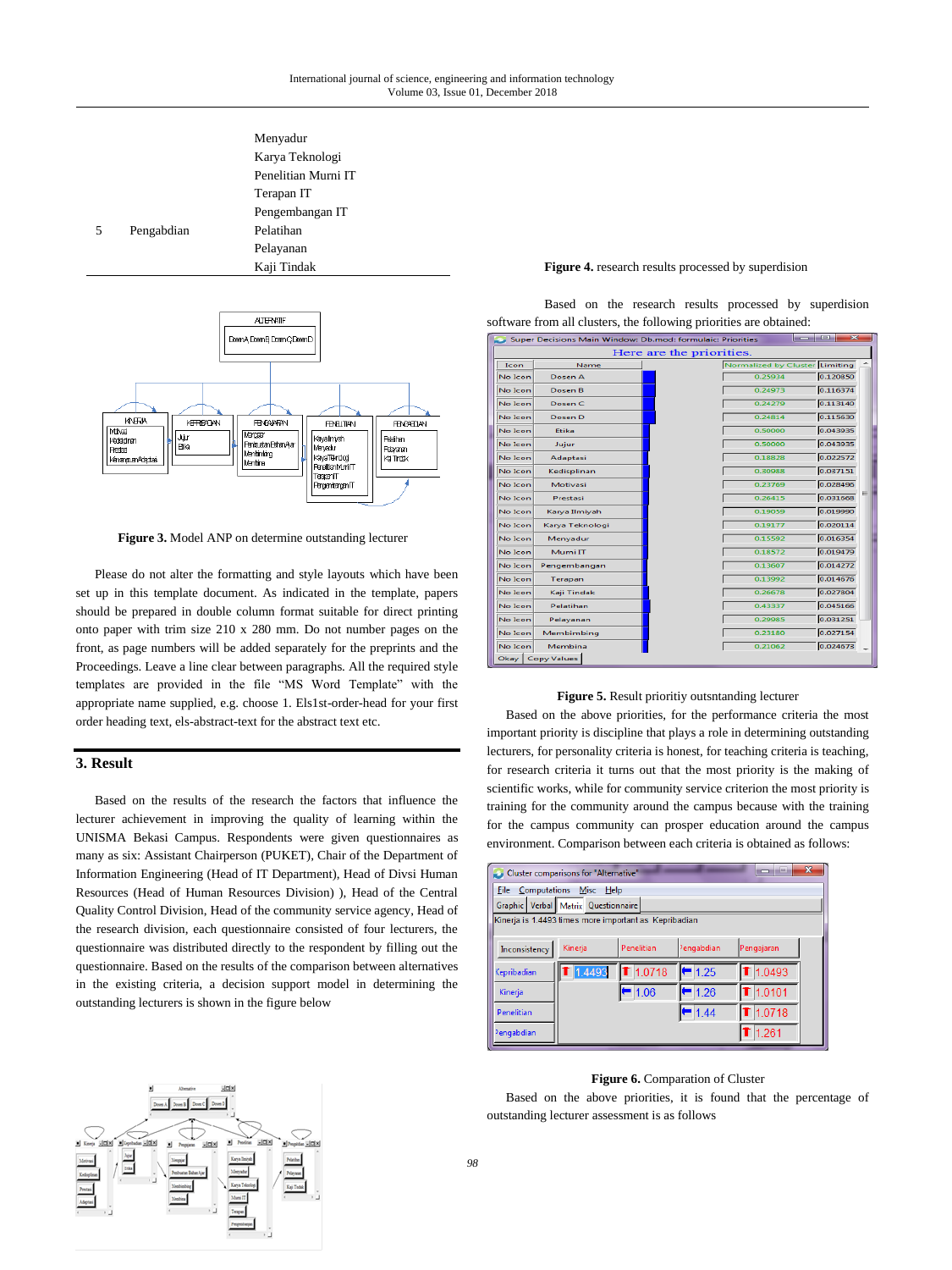Performance = 22% Personality  $= 18%$ Teaching  $= 21%$  $Research = 21%$ Community Service = 16%

While the results obtained from all alternatives entitled to get the title of outstanding lecturer are lecturer A,



**Figure 7.** Priority Cluster

Based on the above priorities, it is found that the percentage of outstanding lecturer assessment is as follows

Performance = 22%

Personality  $= 18%$ 

Teaching  $= 21%$ 

 $Research = 21%$ 

Community Service = 16%

While the results obtained from all alternatives entitled to get the title of outstanding lecturer are lecturer A,



#### **Figure 8.** Result

Based on the results of the data processed in the super decision software using ANP method can provide accurate predictions in determining a decision and stable results. Networks in this method have a higher complexity with other types, due to the phenomenon of feedback from one cluster to another cluster even with the cluster itself. Each control in ANP does not need a hierarchical structure like the AHP method.





Based on the comparative data above, it can be concluded that the selection using ANP is more accurate because using the ANP method can find out the different levels of criteria, and by using the ANP method, each criterion and sub criteria have interrelations or relationships.

Based on this research, the institute in the next few years can easily make decisions in determining outstanding lecturers without re-measuring the most priority factors, so ANP can help institutions to assess outstanding lecturers based on predetermined percentage criteria namely Performance = 22 %, Personality = 18%, Teaching = 21%, Research = 21%, Community Service = 16%.

# **4. Result**

Based on the explanation in the previous chapters, the authors conclude that:

- Factors that can influence in determining the outstanding lecturers are performance, personality, teaching, research and community service. And who has the highest level of priority in assessing outstanding lecturers is performance.
- Based on the results of data analysis from the comparison of each cluster the percentage obtained is performance  $= 22\%$ , Personality  $=$ 18%, Teaching =  $21\%$ , Research =  $21\%$ , Community Service =  $16\%$ .
- With the comparative system in determining the criteria related to the selection of outstanding lecturers, the institution can determine the exact and accurate lecturers.

## **REFERENCES**

- [1] D. Andayati, "Sistem Pendukung Keputusan Pra-Seleksi Penerimaan Siswa Baru (PSB) On-Line Yogyakarta," J. Teknol., vol. 3, no. 2, pp. 145– 153, 2010.
- [2] S. Eniyati and R. C. N. Santi, "Perancangan Sistem Pendukung Keputusan Penilaian Prestasi Dosen Berdasarkan Penelitian dan Pengabdian Masyarakat," J. Teknol. Inf. Din., vol. 15, no. 2, pp. 136–142, 2010.
- [3] T. L. Saaty and L. G. Vargas, "The Analytic Network Process," pp. 1–40, 2013.
- [4] L. W. Santoso, A. Setiawan, and J. R. Stanley, "Pembuatan Aplikasi Sistem Seleksi Calon Pegawai Dengan Metode Analytic Network Process (Anp) Di Pt X," no. February 2015, 2011.
- [5] DIKTI.2017. Pedoman Pemilihan Dosen Berprestasi.Kategori Sains Teknologi dan Sosial Humaniora